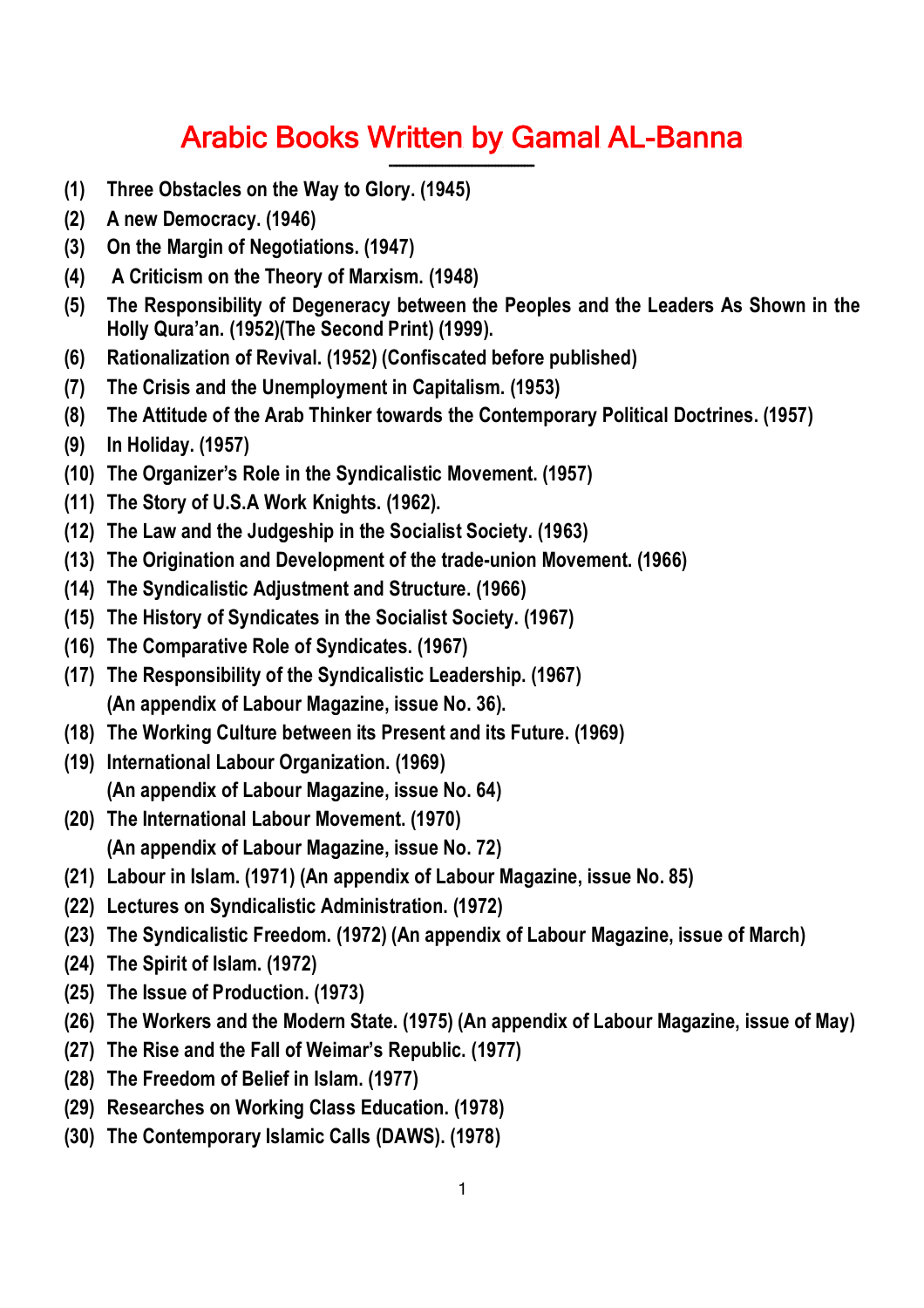- **(31) From Fighting Illiteracy into the Working Class University. (1978) (An appendix of Labour Magazine, issue of May)**
- **(32) The Working Class University. (1979)**
- **(33) The Intellectual Origins of the Islamic State. (1979)**
- **(34) Ramadan Declaration. (1979)**
- **(35) The Labour International Islamic Confederation of Labour. (1980)**
- **(36) The Syndicalistic Crisis between the Capitalist Society and the Socialist Society. (1981)**
- **(37) Islam and the Syndicalistic Movement. (1981)**
- **(38) The International Islamic Confederation of Labour is on the March. (1981)**
- **(39) The Message of Islam. (1982)**
- **(40) The Two Great Origins: The Holly Qura'an and Sunna. A New Vision. (1982)**
- **(41) The Partner of the Abandoned Prayer (ALZAKAT). (1982)**
- **(42) The hard Choice. (1982)**
- **(43) The Syndicalistic Movement According to Islamic View. (1982)**
- **(44) The International Islamic Confederation of Labour in Two Years. (1983)**
- **(45) The Islamic Sensitivity. (1983)**
- **(46) The Absent Obligation: Jihad by sord or an Intellectual Jihad. (1984)**
- **(47) The Return to Qura'an. (1984)**
- **(48) Schemes the Working Class Education in the Arab World. (1984)**
- **(49) Similarities and Differences between Capitalism, Communism and Islam. (1984)**
- **(50) The Modern State. (1985)**
- **(51) 51. A Vision to the Content of the Qura'anic Rule. (1985)**
- **(52) 52. The Islamic International Court of Justice. (1985)**
- **(53) 53. The Rule of Qura'an and the Issue of Sharia. (1986)**
- **(54) 54. The Usury and its Relation with Banking Business and Islamic Banks. (1986)**
- **(55) 55. No Restriction: The Issue of Simplification in Islam. (1986)**
- **(56) 56. We and Our Call. (1986)**
- **(57) Thou Art Not One to Manage People's Affairs. (A qura'anic verse): The Issue of Freedom in Islam. (1986)**
- **(58) Deepen the Sense of Labour. (1986)**
- **(59) The Covenant. (1987)**
- **(60) A Project to Reform the Syndicalistic Movement. (1987)**
- **(61) History of the Working Class Education in Egypt. (1987)**
- **(62) Partnership in Administration. (1988)**
- **(63) The International Working Class Movement. (1988)**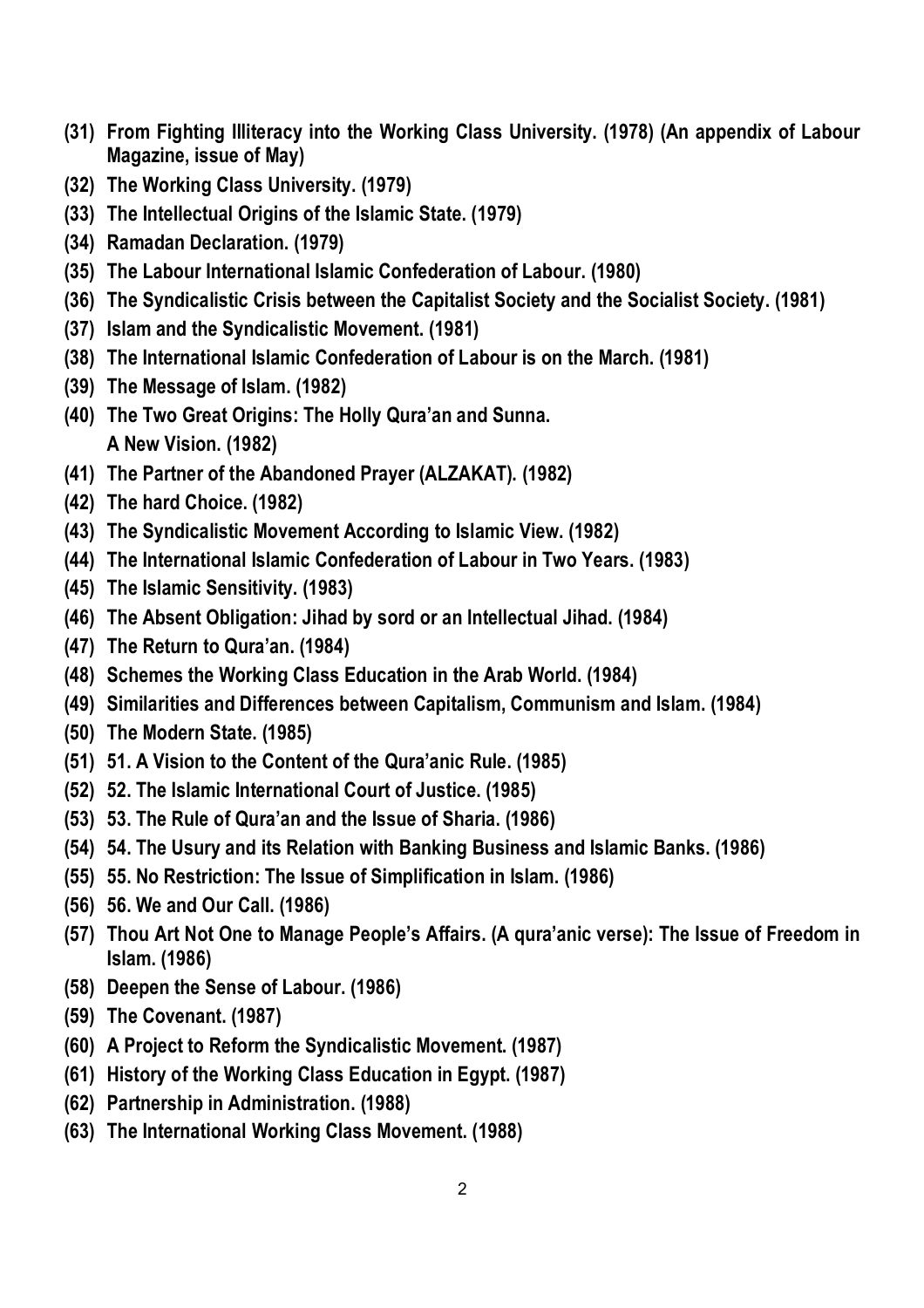- **(64) The Sudanese Workers and Politics. (In association with Dr. Abdulrahman AL-Sa'ury and Qasim AL-Sied) (1988)**
- **(65) The International Working Class Movement. (1988)**
- **(66) The Religious Sensitivity. (1988)**
- **(67) Islam is the Resolution. (1988)**
- **(68) Interpretation of the Hadith: "He who Sees a Wrongdoing, have to change it". (1988)**
- **(69) The Syndicalistic Freedom. (in three volumes) (1989)**
- **(70) The Sudanese Syndicalistic Movement Finds Itself. (1989)**
- **(71) Young Hassan AL-Banna's Letters to his Father. (with a detailed C.V. of the Life and Work of Sheikh Ahmed AL-Banna, the Father) (1990)**
- **(72) Islam and the Rationality. (1991)**
- **(73) The Islamic Labour to Establish People's Supremacy and Constitutional Rule. (1991)**
- **(74) A Message to the Islamic Calls. (1991)**
- **(75) The Islamic Programme. (1991)**
- **(76) The Syndicalistic Movement is a Humanistic Movement. (1992)**
- **(77) The Strike and the International Laws that Acknowledge it. (1992)**
- **(78) The Egyptian Vocational Syndicates in their Existence Struggle. (1992)**
- **(79) Towards Multisyndicalism Without Disintegration Nor Monopoly. (1993)**
- **(80) The Belief in God According the Holly Qura'an, Forefathers, AL-Mu'tazala and the Contemporary People. (1993)**
- **(81) Nay and Nay: Nay to Mullahs of tradition and Nay to Claimers of Enlightenment. (1994)**
- **(82) The Combinations of the Two Prayers in one time. (1994)**
- **(83) Why the Syndicalistic Movement Should Own an Ideology. (1994)**
- **(84) The Working Class Opposition at the Era of Lenin. (1994)**
- **(85) The Responsibility of the Failure of the Islamic State at the Modern Age and Other Researches. (1995)**
- **(86) Justice in the European and Islamic Intellect. (1995)**
- **(87) The Civilized Project Explicitly. (1995)**
- **(88) Towards A New Islamic Fikh (Gursprobenc). Vol. No.(1): Principles and Concepts in Comprehending the Qura'anic Language. (1995)**
- **(89) Post Muslim Brotherhood?. (1995)**
- **(90) Five Criteria for the Credibility of the Islamic Rule. (1996)**
- **(91) A Folded Page of Social Service. (1996)**
- **(92) International Labour Organization. (1996)**
- **(93) Towards A New Islamic Fikah. Vol. No.(2): Sunna and its Role in the New Islamic Doctrine. (1996)**
- **(94) Islam, Freedom and Secularism. (1994)**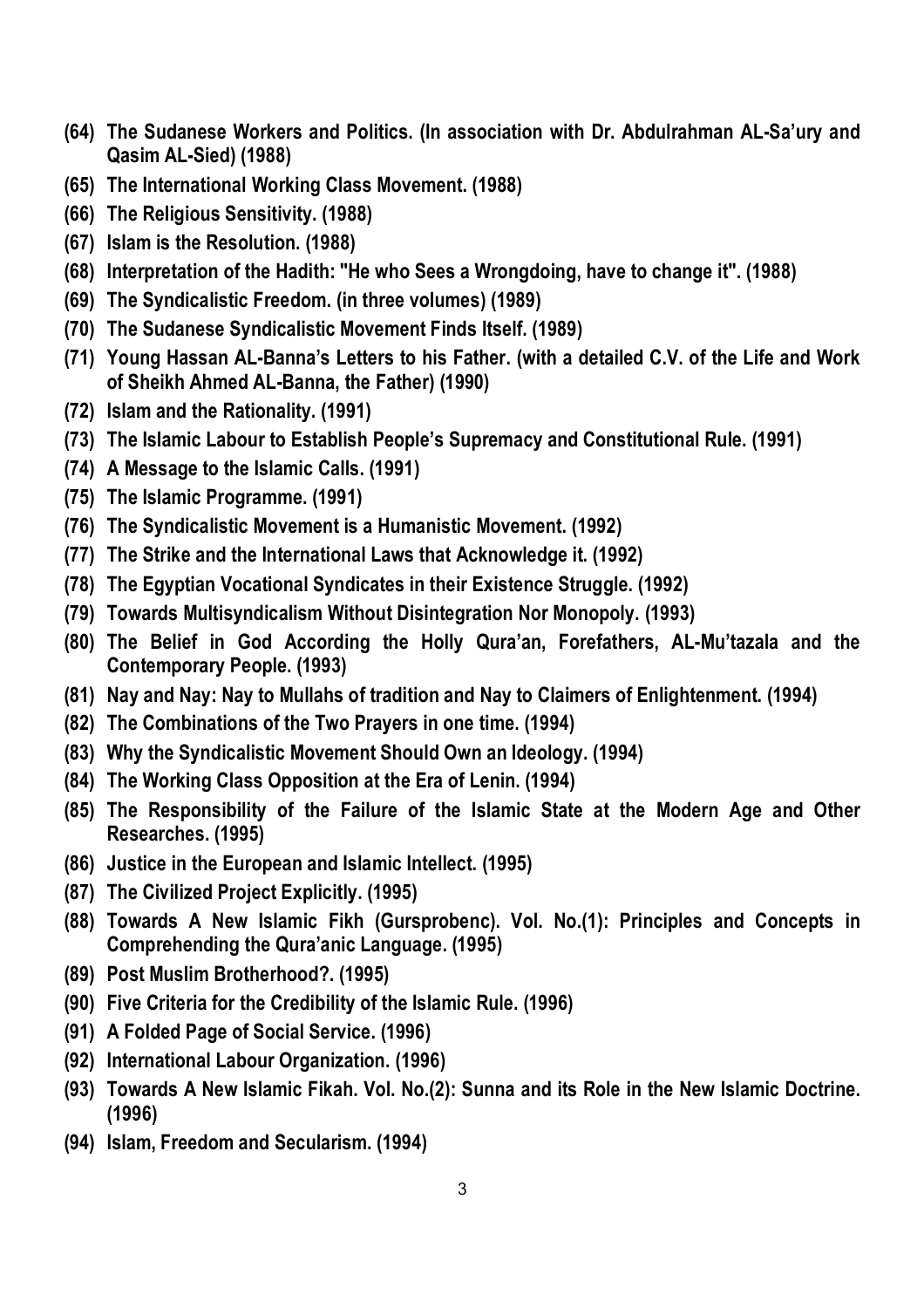- **(95) The Freedom of Intellect and Belief in Islam. (1997)**
- **(96) The Issue of the Application of Sharia'. (1998)**
- **(97) The Muslim Woman between the Qura'anic Liberalization and the Mullahs' Restriction. (1999)**
- **(98) The Method of Islam regarding Human Rights. (1999)**
- **(99) Islam and the Freedom of Intellect. (1999)**
- **(100)Towards A New Islamic Fikh. Vol. No.(3) (1999)**
- **(101)The Strategy of the Islamic Call. ( 2000)**
- **(102)Our First Demand is Freedom. (2000)**
- **(103)The Issue of the new Islamic Fikh (Part 1). (2001)**
- **(104)The Multiplicity in the Islamic Society. (2001)**
- **(105)Comprehending the Qura'an. (2001)**
- **(106)The Veil. (2002)**
- **(107)The Jihad (Muslim Holly War). (2002)**
- **(108)The Interpretation of the Holly Qura'an. (2003)**
- **(109)Islam is a Religion and a Nation not a religion and a State. (2003)**
- **(110)The Refutation of the Penalty of Abrogation Postulation. (2004)**
- **(111)Islam as Presented by the Revival Call. 92004)**
- **(112)Deepen the Sense of Labour. (2004)**
- **(113)The Identification of Islam. (2005)**
- **(114)The Legality of the Imamate of a Woman. (2005)**
- **(115)Can Sharia be applied? (2005)**
- **(116)The Call of Revival Impels Itself. (2005)**
- **(117)The Circumcision of Girls. (20050**
- **(118)My Dear Copts. (2005)**
- **(119)Sheikh Rasheed Redha. (2006)**
- **(120)The Refutation of the Penalty of Apostasy Postulation. (2006)**
- **(121)The Confutation to the Pop. (2006)**
- **(122)Yes to Avowal, No to Disavowal. (2007)**
- **(123)The Crime of the Tribe of Narration. (2008)**
- **(124)The Issue of kisses and Other Independent Islamic Judgments. (2008)**
- **(125)Revising AL-Bukhari and Muslim. (2008)**
- **(126)Is Shaving the Beard a Great Sin?**
- **(127)Fauzia EL-Banna's Autobiography**
- **(128)The Secret Documents of the Muslim Brotherhood. (Published in eight parts)**
- **(129)The Muslim Brotherhood is on the Crossroads.**
- **(130)The Fact of the Egyptian Series (AL-Gama'a) The Group.**